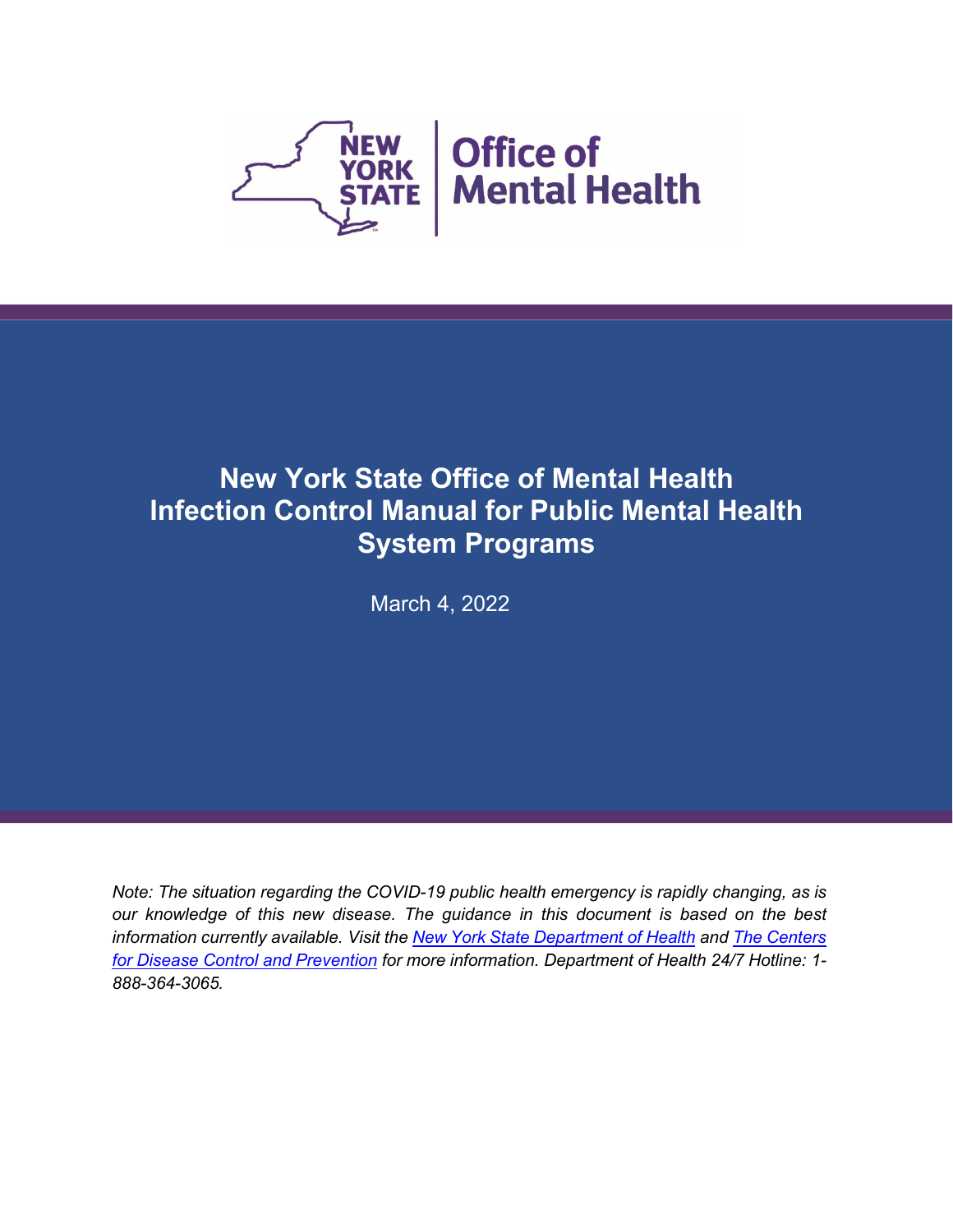# Table of Contents

| Infection Control Practices for Outpatient, Support, Crisis, and Forensic TransitionPrograms,                                                                                           |
|-----------------------------------------------------------------------------------------------------------------------------------------------------------------------------------------|
| Infection Control Practices for Congregate Residential Programs without Frequent New                                                                                                    |
| Infection Control Practices for Congregate/Residential Programs with Frequent New                                                                                                       |
|                                                                                                                                                                                         |
| Responding When Client Develops Symptoms (ALL Congregate Residential Programs) 8                                                                                                        |
| Supporting Clients Returning from The Hospital (ALL Congregate Residential Programs)10                                                                                                  |
|                                                                                                                                                                                         |
|                                                                                                                                                                                         |
| Infection Control Practices for Programs Based in Article 28 Hospitals, including CPEPand<br>Inpatient Units (and any ambulatory programs located in and run by Article 28 Hospitals)11 |
|                                                                                                                                                                                         |
|                                                                                                                                                                                         |
|                                                                                                                                                                                         |
|                                                                                                                                                                                         |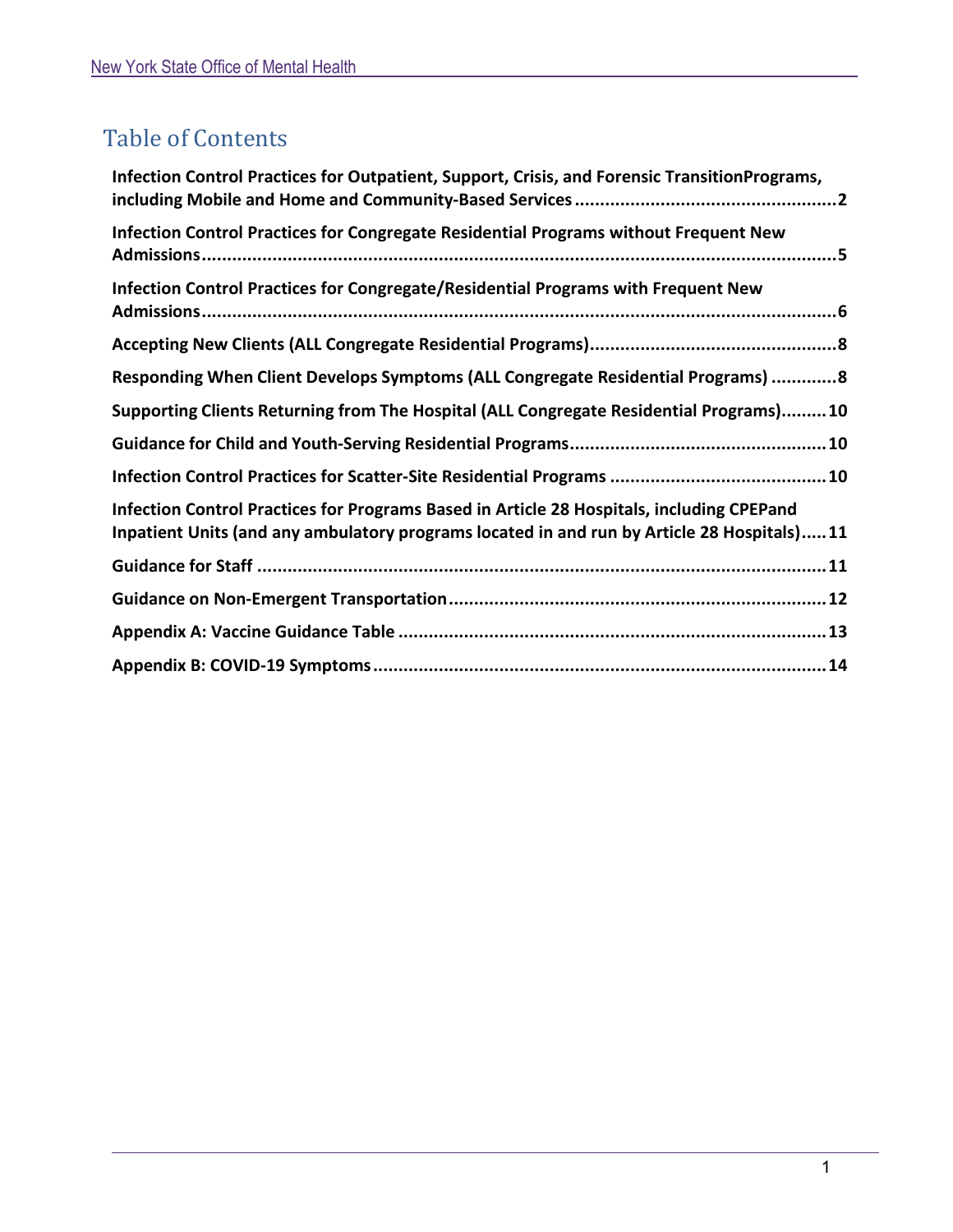#### <span id="page-2-0"></span>**Infection Control Practices for Outpatient, Support, Crisis, and Forensic Transition Programs, including Mobile and Home and Community-Based Services**

- Adult BH HCBS Community Psychiatric Support and Treatment (CPST) (4720)
- Adult BH HCBS Education Support Services (ESS) (4660)
- Adult BH HCBS Empowerment Services Peer Supports (4650)
- Adult BH HCBS Family Support and Training (FST) (4690)
- Adult BH HCBS Habilitation (4700)
- Adult BH HCBS Intensive Supported Employment (ISE) (4620)
- Adult BH HCBS Ongoing Supported Employment (OSE) (4610)
- Adult BH HCBS Pre-Vocational Services (4640)
- Adult BH HCBS Psychosocial Rehabilitation (PSR) (4710)
- Adult BH HCBS Self-Directed Care (4740)
- Adult BH HCBS Transitional Employment (4630)
- Adult Home Supportive Case Management (6820)
- Advocacy/Support Services (1760)
- Affirmative Business/Industry (2340)
- Assertive Community Treatment (ACT) (0800)
- Assisted Competitive Employment (1380)
- CASES Homeless Forensic Case Management Program
- CFTSS: Children's Mental Health Rehabilitation Program (4960)
- CFTSS: Community Psychiatric Support and Treatment (CPST) (4950)
- CFTSS: Family Peer Support Services (FPSS) (4900)
- CFTSS: Mobile Crisis Intervention (CI) (4910)
- CFTSS: Other Licensed Practitioner (OLP) (4940)
- CFTSS: Psychosocial Rehabilitation (PSR) (4930)
- CFTSS: Youth Peer Support and Training (YPST) (4920)
- Children and Youth Assertive Community Treatment (4800)
- Clinic Treatment (2100)
- Comprehensive PROS with Clinical Treatment (6340)
- Comprehensive PROS without Clinical Treatment (7340)
- Continuing Day Treatment (1310)
- Coordinated Children's Service Initiative (2990)
- Crisis Intervention (2680)
- Day Treatment (0200)
- Drop-In Centers (1770)
- Early Recognition Coordination and Screening Services (1590)
- Family Support Services Children & Family (1650)
- FEMA Crisis Counseling Assistance and Training (1690)
- OMH Forensic Case Management Program
- Geriatric Demo Gatekeeper (1410)
- Geriatric Demo Physical Health Mental Health Integration (1420)
- Home Based Crisis Intervention (3040)
- Home-Based Family Treatment (1980)
- Homeless Placement Services (1960)
- Intensive Case Management (1810)
- MICA Network (5990)
- Mobile Integration Team (7030)
- Mobile Mental Health Team (7000)
- Multi-Cultural Initiative (3990)
- Non-Medicaid Care Coordination (2720)
- Nursing Home Support (7020)
- Ongoing Integrated Supported Employment Services (4340)
- On-Site Rehabilitation (0320)
- Outreach (0690)
- Parole Support and Treatment Program (PSTP)
- Partial Hospitalization (2200)
- Peer Wellness Center (3750)
- Promise Zone (1530)Psychosocial Club (0770)
- Recovery Center (2750)
- Recreation and/or Fitness (0610)
- School Mental Health Program (1510)
- Self-Help Programs (2770)
- Supported Education (5340)
- Transformed Business Model (6140)
- Transition Management Services (1970)
- Transitional Employment Placement (TEP)
- (0380) • Transportation (0670)
- Vocational Services Children & Family (C&F) (1320)
- Work Program (3340)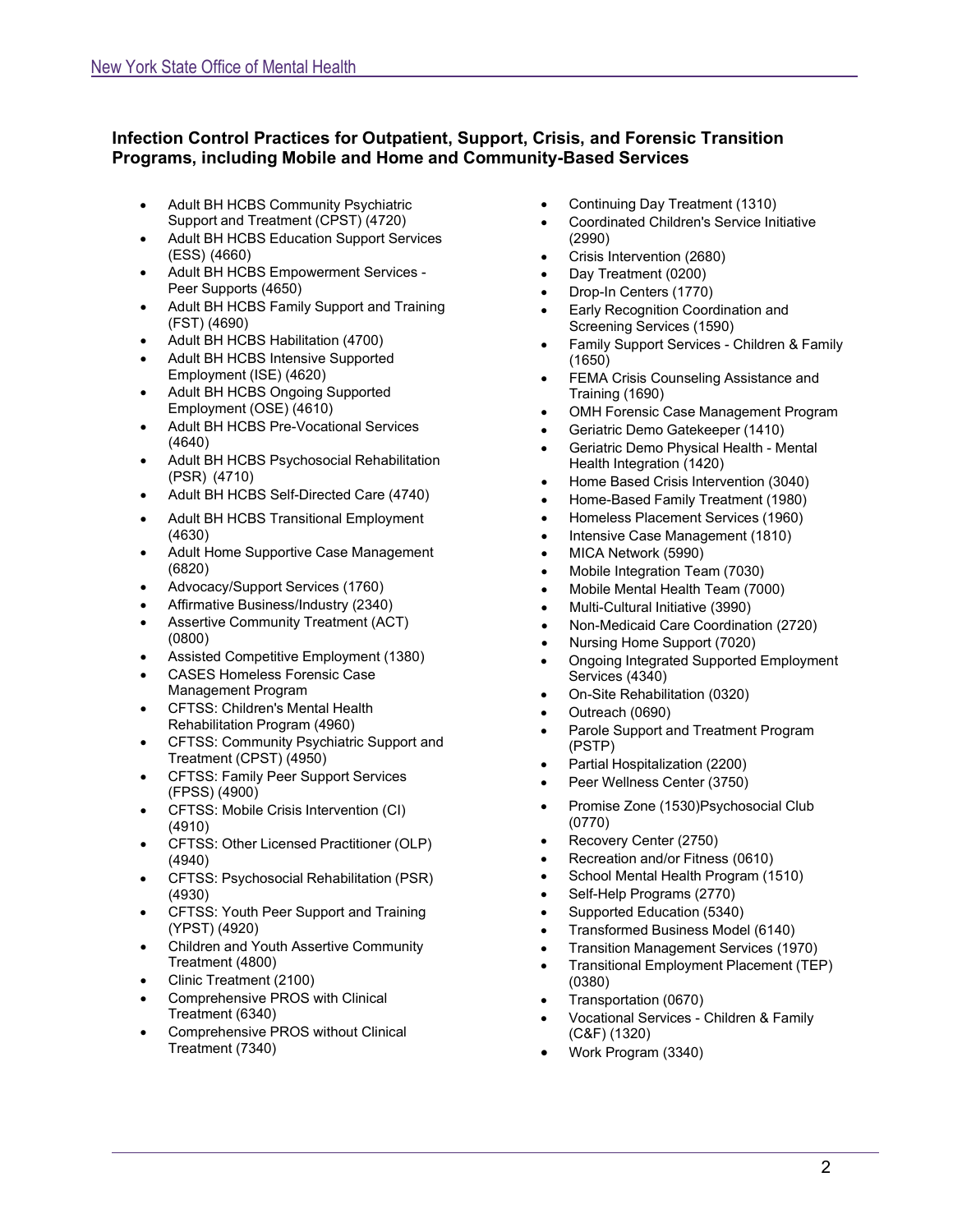Agency leadership must follow COVID-19 guidance issued by the NYS Department of Health (DOH) and the Centers for Disease Control and Prevention (CDC) for healthcare settings. Agency clinical leadership must meet regularly and develop policies and procedures for mental health programs that are consistent with guidance for healthcare settings (not for the general public) issued by the [CDC](https://www.cdc.gov/coronavirus/2019-ncov/hcp/infection-control-recommendations.html) and [DOH.](https://coronavirus.health.ny.gov/covid-19-guidance-repository) Policy and procedures must be individualized for each program and take into considerations the particular needs of the population served (e.g. rates of medical comorbidities), the physical plant, particulars of the staff, [the CDC](https://www.cdc.gov/coronavirus/2019-ncov/your-health/covid-by-county.html)  [COVID-19 Community Level,](https://www.cdc.gov/coronavirus/2019-ncov/your-health/covid-by-county.html) and the biology of the SARS-CoV-2 virus (i.e. asymptomatic transmission, spread by aerosolized droplets, etc).

Part 556 details OMH Emergency Regulations on mask requirements. [https://omh.ny.gov/omhweb/policy\\_and\\_regulations/emergency/556-masks.pdf](https://omh.ny.gov/omhweb/policy_and_regulations/emergency/556-masks.pdf)

The March 1<sup>st</sup>, 2022 [update](https://coronavirus.health.ny.gov/system/files/documents/2022/03/school-guidance-03.01.22_0.pdf) to the "Interim NYSDOH Guidance for Classroom Instruction in [P-12 Schools During the 2021-2022 Academic Year,](https://coronavirus.health.ny.gov/system/files/documents/2022/03/school-guidance-03.01.22_0.pdf)" ends the statewide mask requirement in schools. Programs operating on school campuses should follow masking requirements of the school in which they are located. In schools that do not require a mask, parents and guardians may still choose to send children with masks. Similarly, staff may choose to continue to wear masks. The DOH update also provides guidance as to when masking is required (post isolation during days 6 through 10 after COVID-19 infection) and when mask wearing is recommended.

Agencies and programs should consider every clinical encounter, whether in-person or virtual, as an opportunity to encourage vaccination and boosting for individuals who are not fully protected and for education on infection control practices.

Programs are encouraged to continue utilizing telehealth services in a way that balances the various risks and benefits for clients. Video platforms are always preferable to audio-only platforms because they allow a more complete mental status exam.

Providers must ensure in-person access to clients when necessary (e.g., clients who are deemed to not be appropriate for telehealth encounters, who are receiving long-acting injectable medications, those who need laboratory testing or clozapine monitoring, and those receiving any other clinical services that can only be performed in person) or to avoid disruptions in care. Programs should also offer and accommodate in-person services when preferred by the client and when such services can be delivered with the appropriate infection control precautions. Partial Hospital Programs and other programs designed to offer intensive ambulatory treatment as a stepdown or alternative to inpatient psychiatric admissions should be offered in-person because it is difficult to replicate the immersive nature of the program virtually.

Agencies and programs must make informed decisions about which clients must be seen inperson. Providers should have clear policies and procedures outlining processes for decisionmaking regarding the balance of in-person and telehealth services that will best meet the needs of each client. Agencies may not have across-the-board policies that forbid in-person visits for nonvaccinated clients. Such decisions should be made deliberately and jointly between the clinical teamand the client, be documented in the record, and should take all the following areas into account:

- Factors related to the client's appropriateness for telehealth, including:
	- o An individual's cognitive capacity, especially as it relates to ability to engage in remote care, establish rapport and communicate clearly, and to navigate technology platforms.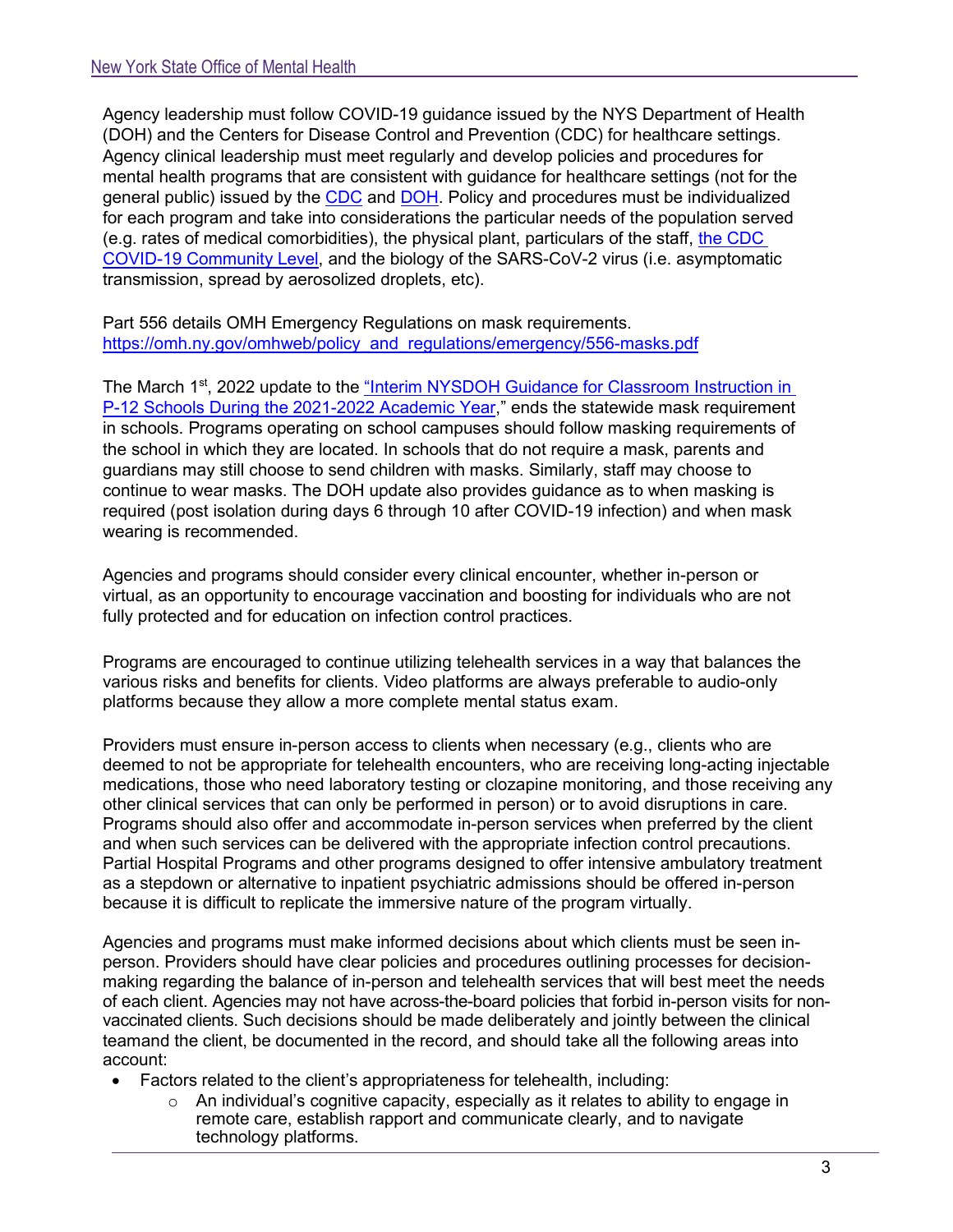- $\circ$  Issues related to access (phone ownership, privacy, data plan, minutes, broadband access, etc.).
- $\circ$  Ability to establish a private space, whether circumstances within the household are conducive to treatment.
- $\circ$  The consent process and discussion of circumstances around session management so that if an individual can no longer be safely managed through telehealth, the individual is aware that in-person service may be required.
- o Ability to maintain rapport, engagement, and communication; and
- $\circ$  Ability to take a more active role in the treatment process than may be thecase for in-person contacts.
- o For children and adolescents:
	- the individual's capacity to engage in telehealth alone or jointly with parent/caregiver.
	- the capability of accessing parent/caretaker or other identified support for immediate communication during telehealth encounters.
	- the parent/caregiver's capacity to effectively supervise and ensure safety of the child during sessions.
	- client and family's ability to take a more active role in the treatment process than may be the case for in-person contacts; in the case of a child, the capability of accessing parent/caretaker or other identified support for immediate communication during telehealth encounters
- Factors related to infection control, including:
	- $\circ$  Whether the client has been vaccinated; whether individuals living with the client have been vaccinated.
	- o Results of recent COVID-19 tests.
	- $\circ$  Whether client currently has COVID-19 symptoms or has come into contact with anyone with COVID-19
	- o Whether client has recently travelled to a place where COVID-19 is widespread.
	- o The program's physical layout, including the ability to limit density, maintain physical distancing, specifics of ventilation, etc.
	- o The program's ability to access PPE.
	- o Rate of vaccination among program staff.
	- $\circ$  Client medical comorbidities and risk for worse outcomes if they become ill with COVID-19.
	- $\circ$  Considerations of whether risk of travel to and from the program in determining if the benefits of an in-person visit outweigh the risks; and
	- o Risk factors in people living in same household as client.
- Clinical factors and personal preference, including:
	- o Need for laboratory testing or physical examination
	- o Need for long-acting injectable medications.
	- $\circ$  Use of medications that could result in extrapyramidal symptoms or tardive dyskinesia.
	- $\circ$  Strength of relationship, engagement, and continuity of care. Is the client new to theprogram? Was there a recent change in clinician assignment? Were there any other care transitions?
	- $\circ$  Enrollment and engagement with a Health Home or other care coordination program
	- $\circ$  Assessment for risk in self harm, suicide, violence, housing instability, addiction relapse.
	- $\circ$  Recent hospital or CPEP/ER discharge, recent increase in hospital/ER admissions, recent re-entry from incarceration,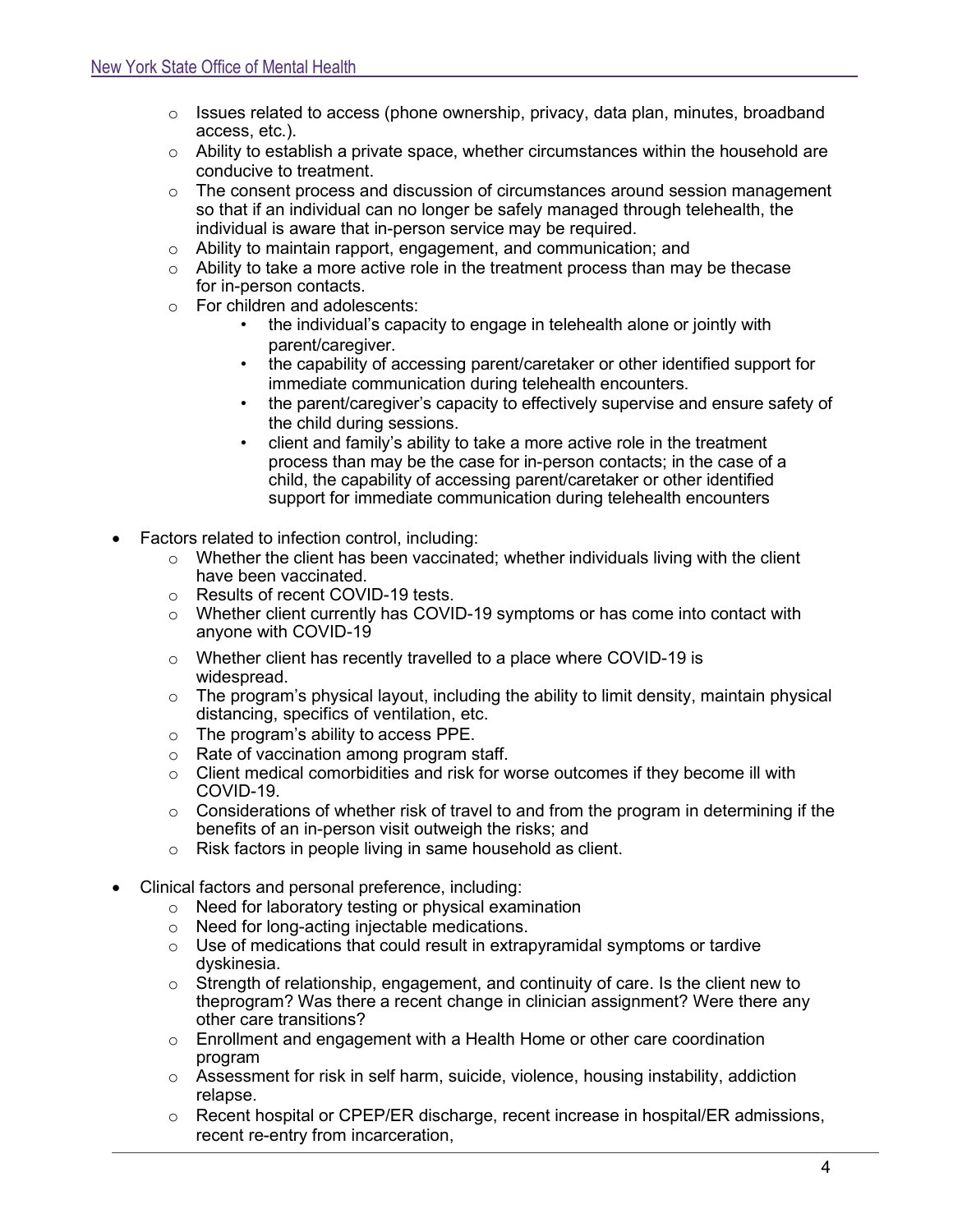- $\circ$  Geographic distance to the nearest emergency medical facility, efficacy of patient's support system, and current medical status.
- o The nature of the clinical approach or evidence-based practice to be implemented and whether it is consistent with telehealth.
- $\circ$  Attention to issues regarding continuity of and transitions in care, including consideration of in-person visits to avoid disruptions in care.

Assertive Community Treatment (ACT), Mobile Crisis, Forensic Transition Programs, and other specialty services that rely on home and off-site visits are specifically designed to serve vulnerable, high-risk individuals who have not been able to engage in traditional outpatient services. These clients are the least likelyto use telehealth platforms and are at high risk of disengaging from care as the system adjusts to more virtual services. These clients also have a high burden of medical comorbidities that place them at significant risk if they become ill. Balancing competing risk factors presents an important challenge. ACT and similar programs must meet with each client and conduct an informed analysis to review each client's risk and capacity to engage in and benefit from telehealth to determine when telehealth encounters are an acceptable alternative to in-person encounters (see considerations above). ACT, mobile crisis, and other mental health specialty service providers that traditionally rely on home and offsite visits should aim to resume in- person visits for as many clients as possible. As agencies develop Community Oriented Recovery and Empowerment (CORE) services, similar consideration must be taken for when clients will be served in-person or virtually.

### <span id="page-5-0"></span>**Infection Control Practices for Congregate Residential Programs without Frequent New Admissions**

- Apartment/Support (7080)
- Children & Youth Community Residence (7050)
- Congregate/Support (6080)
- Congregate/Treatment (6070)
- Family Care (0040)
- Residential Treatment Facility Children & Youth (1080)

Mental health housing programs should consider the following additional efforts to protect clients and staff in these programs:

- 1. Obtaining the COVID vaccine is the best way for individuals to protect themselves and their communities. It is strongly encouraged for all individuals in residential programs, staff and clients, to obtain the COVID vaccine and boosters.
- 2. Clients should be educated and frequently reminded of importance of maintaining physical distancing. Socializing among individuals who live in the residence should preferably occur outdoors or in large, well-ventilated spaces.
- 3. Socializing with individualswho do not live in the program should occur outdoors as much as possible.
- 4. Prior to entering the residence, visitors should be asked if they have any COVID-19 symptoms (see appendix), if they recently tested positive for COVID-19, or if they recently came into contact with anyone with COVID-19. If any of theseare present, the visitor should not be allowed into the residence. If the program has a thermometer, then the visitor's temperature should be checked at the door. Preferably, programs will only allow indoor visitors who can present proof of being fully vaccinated or a negative test within the last 24 hours.
- 5. All staff who work in congregate residential programs must always wear a mask when at work unless alone in their own office with the door closed. High-quality, securely-fitting masks are preferable to surgical masks, which in turn are preferable to cloth masks. Staff should endeavor to always maintain physical distancing of six feet from all clients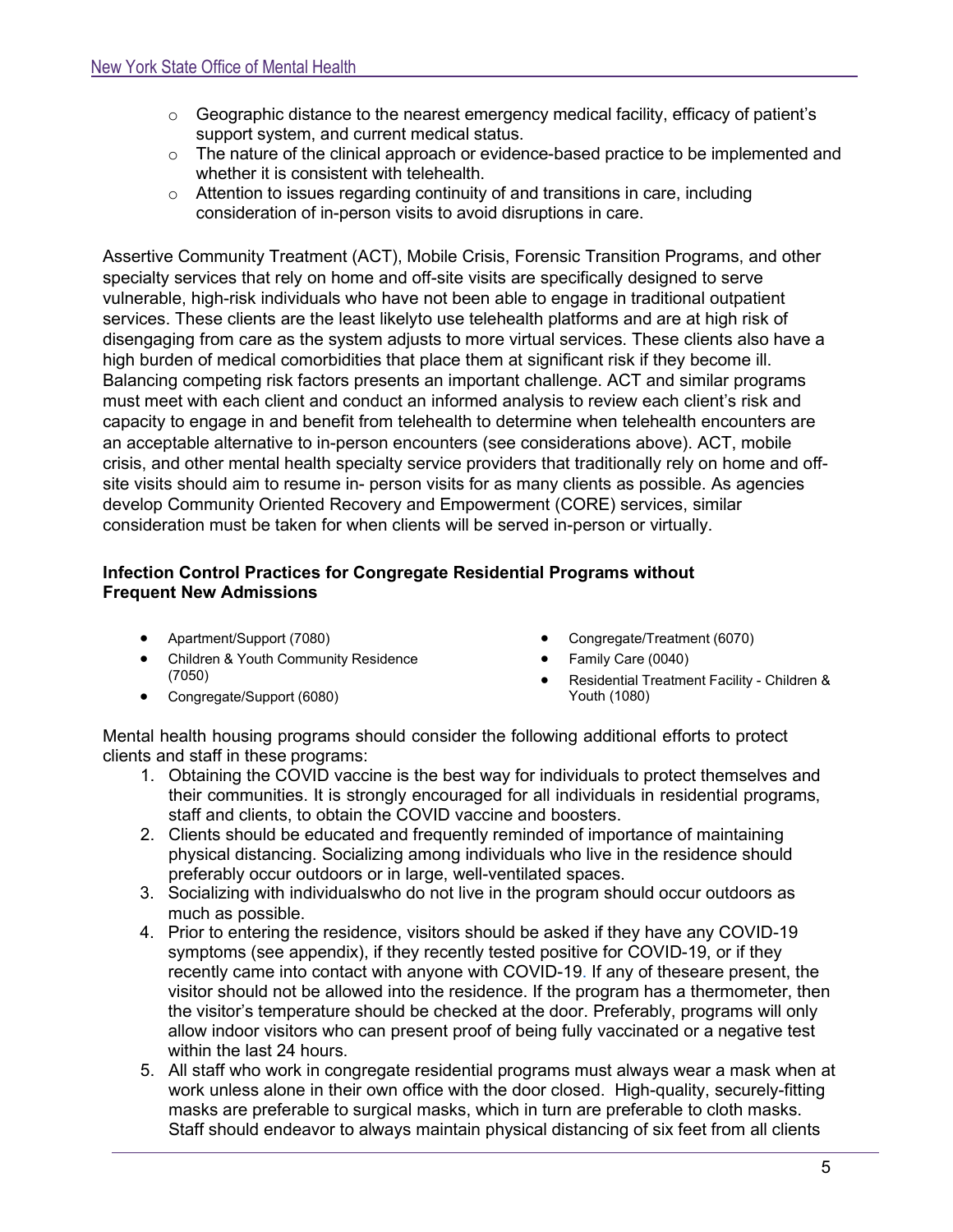and other staff.

- 6. Upon returning home, residents and any accompanying staff should immediately wash their hands with soap and water for at least 20 seconds or use an alcohol-based hand sanitizer with at least 60% alcohol. Cell phones and other frequently handled items should be sanitized daily. All residents should be reminded to avoid touching their faces.
- 7. Long-term residents do not need to wear a mask around other long-term residents if there are no known concerns for COVID-19 exposure, COVID-19 symptoms, or recent positive COVID-19 tests. Congregate residential programs are permanent or long-term homes to many individuals, and it is not an expectation that people wear a mask at home with their families, housemates, and roommates. However, to prevent hospitalization and deaths of clients, particularly unvaccinated clients, program leadership should continuously monitor the program's [COVID-19 Community Level.](https://www.cdc.gov/coronavirus/2019-ncov/your-health/covid-by-county.html) In programs located in medium- or high-level communities, it is imperative that residential programs continuously educate and enforce the importance of masking and distancing whenever residents interact with individuals who do not live in the program, including staff, visitors, relatives, contractors, neighbors, visiting providers, etc. It is important to preserve the home-like atmosphere in residential programs, but it must not be forgotten that any congregate setting can pose a risk of infection, illness, and death if appropriate infection control precautions are not maintained when outsiders come into the program.
- 8. Please see below for guidance when a new resident is admitted to a program.
- 9. Frequently touched surfaces (for example: tables, doorknobs, light switches, handles, desks, toilets, faucets, sinks) should be disinfected daily.
- 10. Clients and staff should be instructed to report symptoms as soon as possible. Staff specifically should ask all clients daily about COVID-19 symptoms.
- 11. Agencies must develop a process to procure PPE and make it available at each program site.
- 12. Agencies should encourage their clients to access primary care and obtain an influenza vaccine.
- 13. Programs should work with local health departments, local healthcare providers, and pharmacies toaccess COVID testing if there is concern of a possible exposure our outbreak.
- 14. Residential Treatment Facility administrators must implement policies and procedures consistent with Federal COVID-19 Vaccination Mandates: https://omh.ny.gov/omhweb/guidance/guidance-federal-cv-19-vaccination-mandates.pdf

### <span id="page-6-0"></span>**Infection Control Practices for Congregate/Residential Programs with Frequent New Admissions**

- Adult BH HCBS Intensive Crisis Respite (4670)
- Adult BH HCBS Short-term Crisis Respite (4680)
- Community Residence for Eating Disorder Integrated Treatment Program (6110)
- Crisis Residence (0910)
- Crisis/Respite Beds (1600)
- Private Inpatient Psychiatric Hospital (2010)
- Respite Services (0650)

Crisis or inpatient programs with frequent turnover are more traditional healthcare settings and should consider the following additional efforts to protectclients and staff in these programs:

1. Obtaining the COVID vaccine is the best way for individuals to protect themselves and their communities. It is strongly encouraged for all individuals in residential programs, staff and clients, to obtain the COVID vaccine.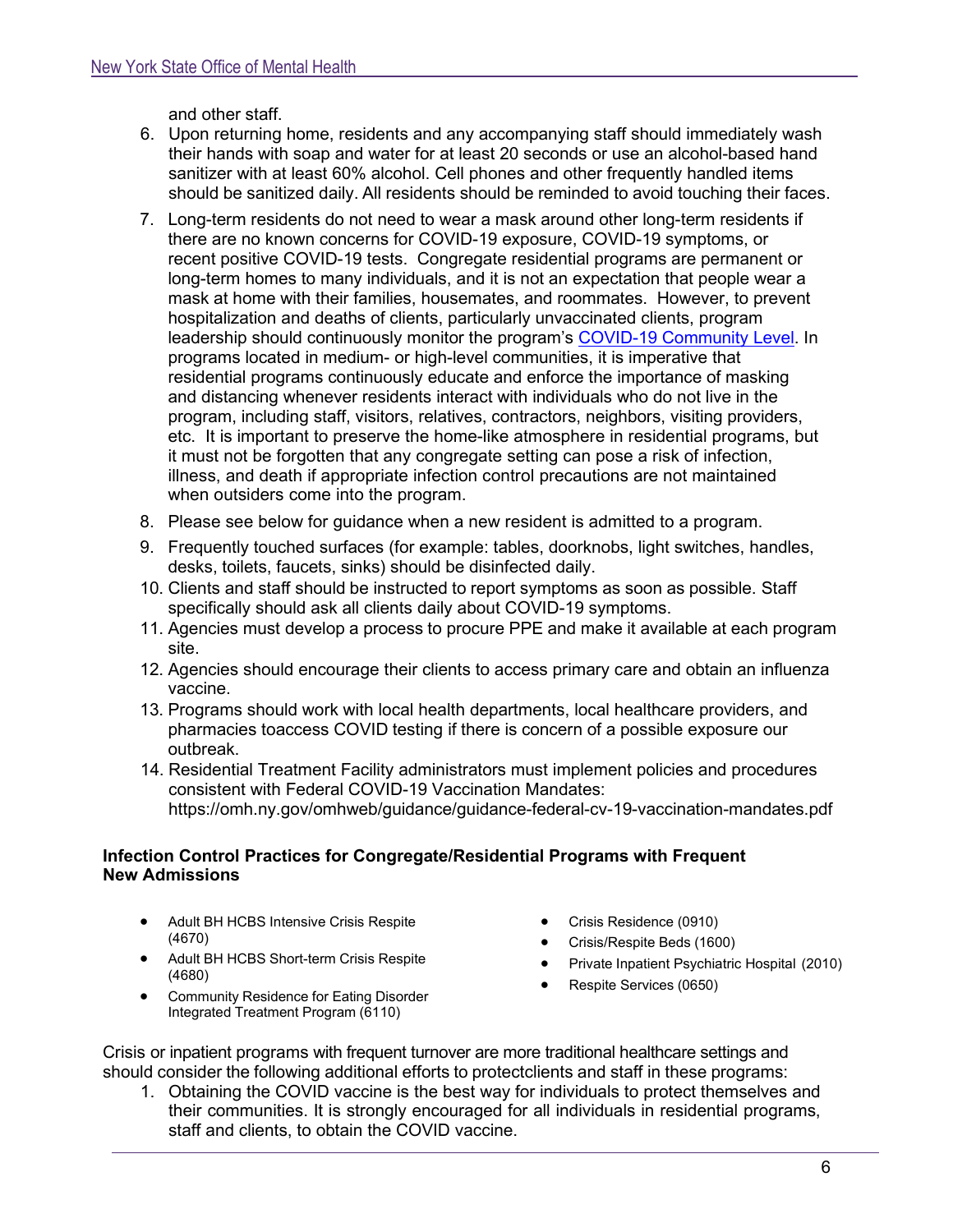- 2. Clients should be educated and frequently reminded of importance of maintaining physical distancing. Socializing among individuals who live in the residence should preferably occur outdoors or in large, well-ventilated spaces.
- 3. All residents should wear a mask in common areas unless actively eating, drinking, or showering.
- 4. High-quality, securely-fitting masks are preferable to surgical masks, which in turn are preferable to cloth masks.
- 5. Socializing with individualswho do not live in the program should occur outdoors as much as possible. Masks should be worn by all whenever clients are socializing with individuals who do not live in the residence. Physical distancing of 6 feet should be always maintained. Prior to entering the residence, visitors should be asked if they have any COVID-19 symptoms, if they recently tested positive for COVID-19, or if they recently came into contact with anyone with COVID-19. If any of theseare present, the visitor should not be allowed into the residence.
- 6. Prior to entering the residence, visitors should be screened for COVID-19 symptoms (see appendix) or recent contacts with individuals sick with COVID-19. If yes, the visitor should not be allowed into the residence. Programs should also require proof of vaccination or negative test within 24 hours for all visitors.
- 7. All staff who work in congregate residential programs must always wear a mask when at work unless alone in their own office with the door closed . Staff should endeavor to always maintain physical distancing of six feet from all clients and other staff.
- 8. Upon entering the facility, all clients and staff should immediately wash their hands with soap and water for at least 20 seconds or use an alcohol-based hand sanitizer with at least 60% alcohol. Cell phones and other frequently handled items should be sanitized daily. All residents should be reminded to avoid touching their faces.
- 9. Please see below for guidance when a new resident is admitted to a program.
- 10. Frequently touched surfaces (for example: tables, doorknobs, light switches, handles, desks, toilets, faucets, sinks) should be disinfected daily.
- 11. Clients and staff should be instructed to report symptoms as soon as possible. Staff specifically should ask all clients daily about COVID-19 symptoms.
- 12. Agencies must develop a process to procure PPE and make it available at each program site.
- 13. Agencies should encourage their clients to access primary care and obtain an influenza vaccine.
- 14. Programs should work with local health departments, local healthcare providers, and pharmacies toaccess COVID testing if there is concern of a possible exposure our outbreak.
- 15. Free-standing Article 31 hospitals should implement surveillance rapid testing of all staff:
	- a. Surveillance testing should be implemented twice per week for staff who work where that have been active COVID-19 cases in patients or staff in prior two weeks
	- b. Surveillance testing should be implemented once a week for staff whowork in settings where there are NO active COVID-19 patient or staff cases
	- c. Surveillance testing should be increased to twice a week for unvaccinated staff when the county COVID-19 positivity is greater than 3%
	- d. Hospitals may apply for multi-site Limited Service Laboratory Certificate to do onsite rapid COVID-19 testing. [https://www.wadsworth.org/regulatory/clep/limited-service](https://www.wadsworth.org/regulatory/clep/limited-service-lab-certs)[lab-certs.](https://www.wadsworth.org/regulatory/clep/limited-service-lab-certs) Competency evaluations for testing is necessary.
- 16. Free-standing Article 31 hospital administrators must implement Part 557 on vaccination requirements for staff: [https://omh.ny.gov/omhweb/policy\\_and\\_regulations/emergency/557-vaccination.pdf](https://omh.ny.gov/omhweb/policy_and_regulations/emergency/557-vaccination.pdf)

7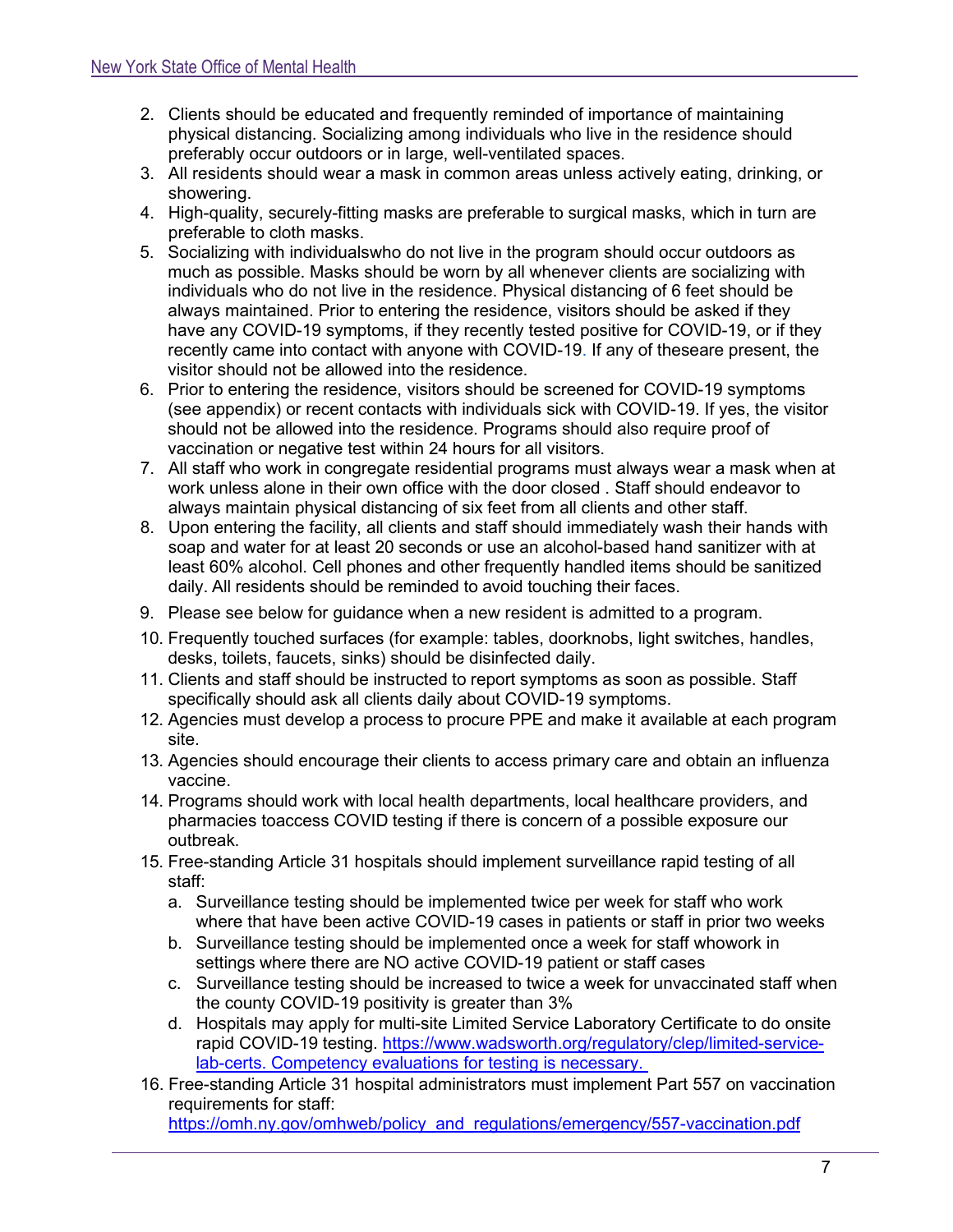17. Free-standing Article 31 hospital administrators must implement policies and procedures consistent with Federal COVID-19 Vaccination Mandates: https://omh.ny.gov/omhweb/guidance/guidance-federal-cv-19-vaccination-mandates.pdf

# <span id="page-8-0"></span>**Accepting New Clients (ALL Congregate Residential Programs)**

- 1. Programs accepting new clients may require a COVID-19 diagnostic PCR test within 72 hours prior to transfer from another institutional setting. Staff should screen all new arrivals for symptoms or recentexposures.
- 2. For clients who previously tested positive for the COVID-19 virus, diagnostic PCR tests may remain positive for many weeks after the client is no longer at risk of transmitting COVID. Programs do not need to request a new PCR diagnostic test if there is evidence the client recovered from a COVID-19 infection within the prior 3 months. The program should confirm that 10 days have passed since the first COVID-19 symptom (or positive test result if the individual was asymptomatic), that the individual has been fever-free for at least 24 hours without the aid of fever-reducing medications, and that the individual's symptoms have significantly improved. There is no need to wait for test results to become negativeprior to accepting the client.
- 3. If a program accepts a client without a negative PCR test or proof of recent recovery from COVID-19, the program should arrange for the client to be tested right away. Alternatively, the client should remain in their room as much as possible during the first 14 days and maintain six feet of distance from all other clients and staff to the extent practicable and wear a high-quality, securely-fitting mask.

# <span id="page-8-1"></span>**Responding When Client Develops Symptoms (ALL Congregate Residential Programs)**

- 1. When a client in the residential program develops symptoms of a COVID-19 infection, the client should be asked to stay in their room. If possible, theclient should be assigned a single room. The client must be asked to wear a mask. Meals should be taken in the room.
- 2. High-quality, securely-fitting masks are preferable to surgical masks, which in turn are preferable to cloth masks. It is strongly recommended that when working with clients with known or suspected COVID-19, staff wear N95s that have been fittested to them.
- 3. All clients in the program must always wear a mask when in proximity of individuals who are showing symptoms of COVID-19.
- 4. Ventilation in common rooms, bathrooms, and bedrooms should be maximized. If possible, leave windows open to allow air circulation with the outside of the building. Electric fans close to windows may enhance circulation. Programs with sophisticated HVAC systems should modify settings to ensure that air from within the residence is channeled outside, and not to other parts of the building.
- 5. Case-based testing of clients and staff, regardless of vaccination status, should be implemented **twice a week for all patients and staff**, at least three days apart, who live and work in an OMH-operated inpatient or on-campus residential setting and freestanding Article 31 hospitals.
- 6. Programs who have at-home testing kits should test clients and staff exposed to clients showing symptoms twice weekly until all infections resolve and everyone completes their isolation periods. Congregate residential programs without in-house testing capacity must work withtheir local health departments and local provider networks to plan for testing for the affected client as soon as possible. Other residents in the program and staff should also be tested, preferably twice per week until all cases resolve.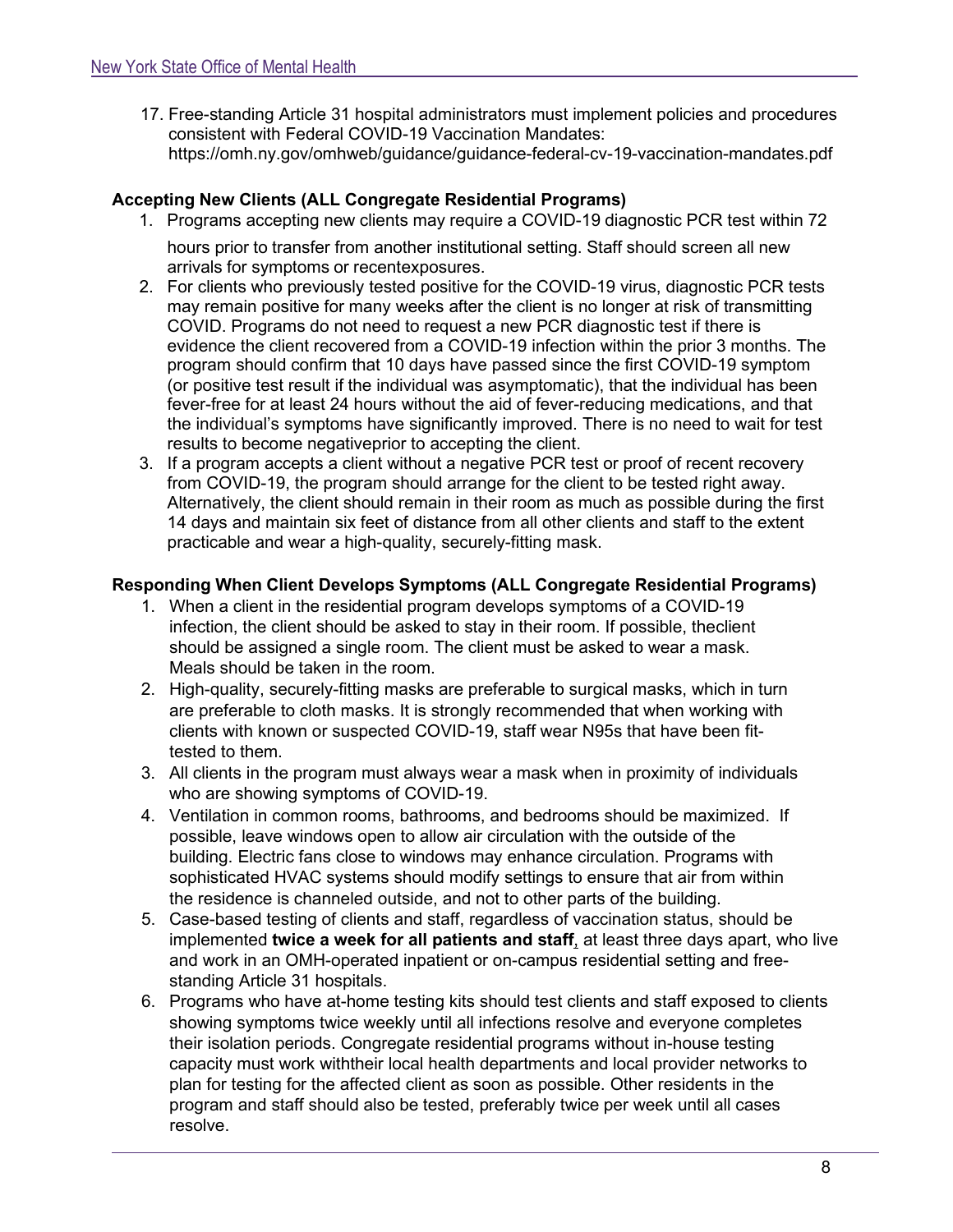- 7. If a client with COVID-19 requires close support from a staff member (within sixfeet), the staff member and client must wear a tight-fitting, high-quality and the staff member must also wear gloves and eye-protection. Outer clothing that becomes soiled or possibly soiled with a client's saliva, urine, blood, or stool should be removed immediately and set aside until washed.
- 8. Roommates should be moved to another room, if possible. Roommates should, if possible, have their own rooms for14 days or for two negative tests three days apart. If they remain symptom-free or havetwo negative tests, they can then share a room with another.
- 9. If more than one client has a positive test, then these individuals can share a room if the program has shared bedrooms.
- 10. Clients who test positive or develop COVID symptoms may be taken off isolation when:
	- a. The person has had no fever for at least 24 hours without the use of fever-reducing medications; AND
	- b. There is a significant improvement of symptoms; AND
	- c. At least 10 days have passed since symptoms first appeared (or, if asymptomatic and never developed symptoms, since the date of COVID-19 test collection) OR the client has a negative rapid test at least 7 days after the start of isolation.
- 11. In clients who are severely immunocompromised (see [https://www.cdc.gov/coronavirus/2019-ncov/hcp/disposition-hospitalized](https://www.cdc.gov/coronavirus/2019-ncov/hcp/disposition-hospitalized-patients.html#definitions)[patients.html#definitions\)](https://www.cdc.gov/coronavirus/2019-ncov/hcp/disposition-hospitalized-patients.html#definitions) for definition, isolation may be discontinued when
	- a. The person has had no fever for at least 24 hours without the use of fever-reducing medications; AND
	- b. There is a significant improvement of symptoms; AND
	- c. At least 20 days have passed since symptoms first appeared (or, if asymptomatic and never developed symptoms, since the date of COVID-19 test collection).
- 12. When coming into potential contact with an individual with COVID-19, other residents must always wear masks, increase frequency of hand hygiene, and attempt to maintain physical distancing, particularly if elderly or with other medical problems, even if fully vaccinated. High-quality, securely fitting masks are preferable to surgical masks, which in turn are preferable to cloth masks.
- 13. In programs with several bathroom facilities, one bathroom should be set aside for the client(s) with known or suspected COVID-19. Surfaces, faucets, curtains, handles, and other high-contact surfaces should be sanitized after each time these clients use the facilities. If possible, leave the bathroom window open to help reduce aerosolized droplets.
- 14. In programs with one bathroom, it is critical to clean and disinfect surfaces after clients who test positive or who are suspected to have COVID-19 use the facility. Exhaust fansshould remain on and windows should remain open during that time, and no steam should remain when the next resident uses the bathroom.
- 15. In programs with only one bathroom, all clients and staff should use masks while in the bathroom (unless showering). If possible, stagger shower times, ensuring that bathroom exhaust fans run continuously and leave the window open to facilitate clearing of droplets.
- 16. Clients who test positive or who are suspected to have COVID-19 should not use shared spaces such as kitchens, common areas, etc. Arrangements need to be made to change existing house routines that require clients to use common spaces.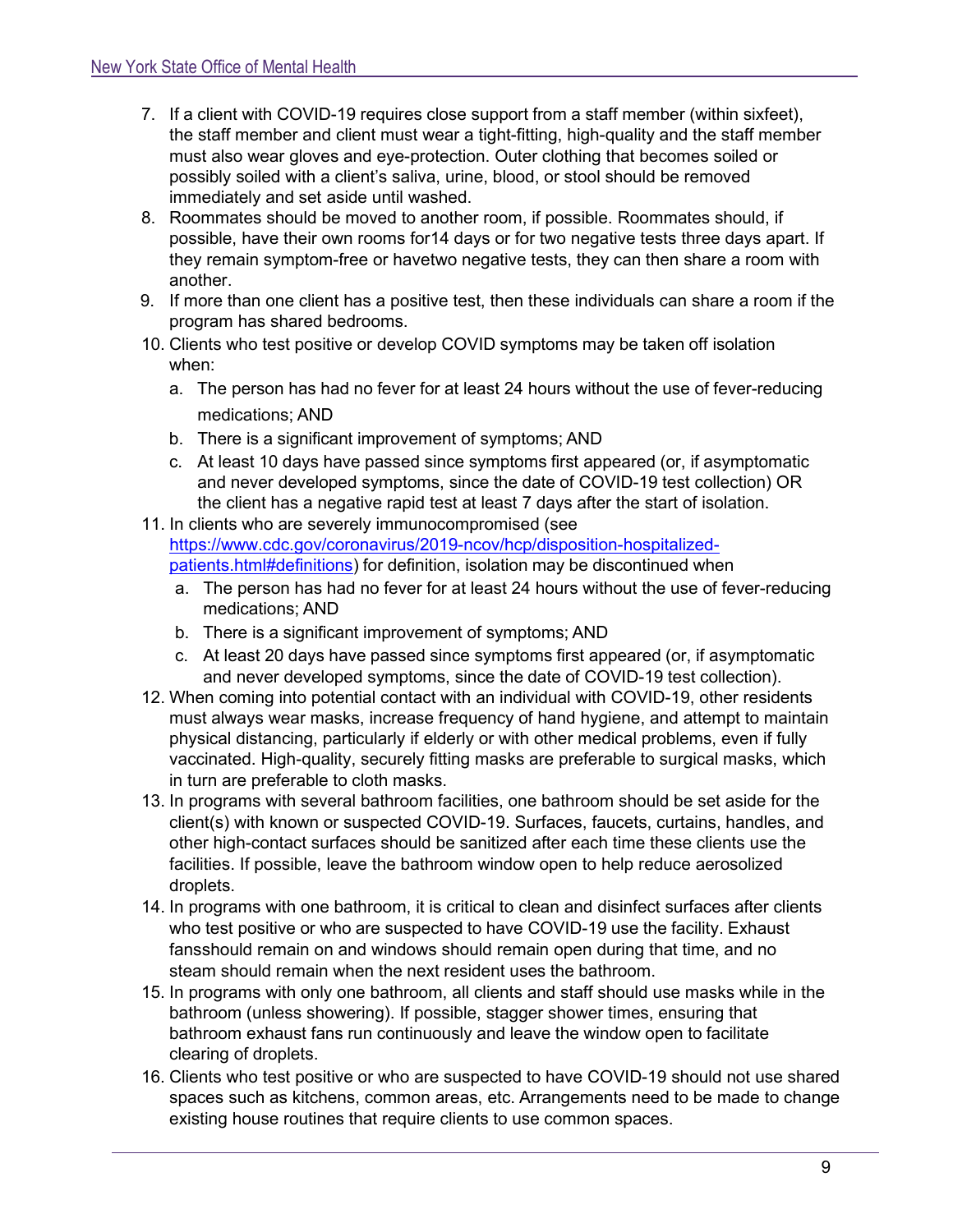## <span id="page-10-0"></span>**Supporting Clients Returning from The Hospital (ALL Congregate Residential Programs)**

- 1. Residential program or Family Care clients are admitted to psychiatric or medical hospitals for a variety of reasons. It ispossible that these clients are exposed to the virus while in the hospital.
- 2. For clients who tested positive for COVID-19 in the prior three months, diagnostic PCR testsmay remain positive for many weeks after the client is no longer at risk of transmitting COVID-19. The program may request that the patient completes their isolation period prior to a discharge to a congregate setting. There is no need to wait for COVID test results to become negativeprior to accepting the client back.
- 3. Programs may require a negative test within 72 hours prior to discharge from the hospital if the individual was hospitalized for a reason other than COVID-19.
- 4. Programs should reach out to their OMH Field Office of Central Office Housing staff if there are questions or concerns about admissions or discharges. Hospitals are also encouraged to reach out with questions or concerns about transfers back to residential programs.

#### <span id="page-10-1"></span>**Guidance for Child and Youth-Serving Residential Programs**

Home-time leaves should continue to occur only when deemed medically necessary or when discharge is imminent, and home-time contributes to the advancement of the youth's readiness for discharge. During this public health emergency, the following should also be considered:

- 1. Programs should facilitate vaccination for their clients who are five years old or older.
- 2. Programs should encourage family members and guardians to obtain the COVID-19 vaccine.
- 3. The youth and family must agree that the home-time leave is appropriate and safe. Staff should ask families whether anyone at home has COVID-19 symptoms or is in a highrisk category.
- 4. Programs are encouraged to obtain testing before and after home visits.
- 5. If the youth is going on a home-time leave, the youth should not have close contact beyond family members in the home setting (must adhere to physical distancing guidance).
- 6. Information on general infection control strategies should be provided to the youth and parents/guardians.
- 7. For all youth, if the home-time is directly connected to discharge planning (i.e., an interview at an outpatient program, a therapeutic assessment for readiness for next level of care, etc.), home-time leave may be granted. This would require input from the youth's psychiatric, general medical, and nursing staff as well as individuals at the destination site.
- 8. As an alternative to home-time leaves, staff should encourage the family/guardian to join in-person interactions on program grounds (but maintain physical distancing and mask wearing).
- 9. Every effort should be made to utilize technology as often as needed to promote engagement, support, and treatment with children and families, whether the youth is on site or on home-time leave.
- 10. Any youth in quarantine or isolation may not leave the program site for community or home-time leave.

#### <span id="page-10-2"></span>**Infection Control Practices for Scatter-Site Residential Programs**

- Apartment/Treatment (7070)
- Shelter Plus Care Housing (3070)
- Supported Housing Community Services (6060)
- Supported/Single Room Occupancy (SRO) (5070)
- SRO Community Residence (8050)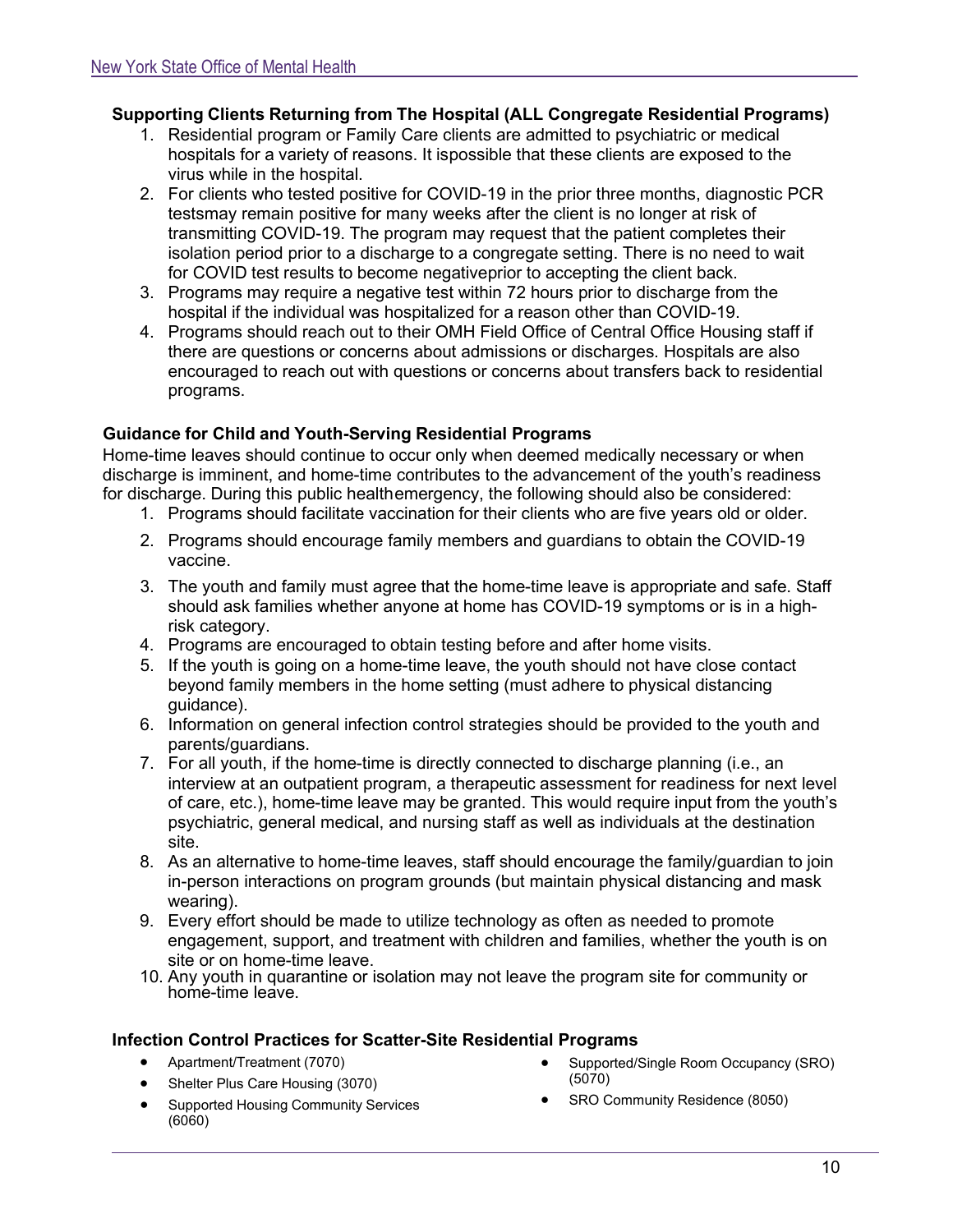- 1. Programs should encourage all staff and residents to obtain the COVID vaccine and booster.
- 2. Programs should educate all clients about their CDC [COVID-19 Community Level](https://www.cdc.gov/coronavirus/2019-ncov/your-health/covid-by-county.html) and help clients take appropriate masking precautions in medium or high level communities. Staff should also educate clients about practicing appropriate hand hygiene, avoiding touching their faces, and practicing basic disinfecting at home.
- 3. When visiting a client, staff should use alcohol-based sanitizer prior to entering the client's home and should wear a mask. If the client has confirmed or suspected COVID-19, staff should also wear a face shield if an in-person visit is unavoidable.
- 4. High-quality, securely fitting masks are preferable to surgical masks, which in turn are preferable to cloth masks. Staff should avoid using cloth masks when visiting clients.
- 5. Staff should keep at least six feet away from the client during the visit.
- 6. Staff should use alcohol-based sanitizer immediately upon leaving the client's building.
- 7. See guidance for ACT and Mobile Crisis teams above.

#### <span id="page-11-0"></span>**Infection Control Practices for Programs Based in Article 28 Hospitals, including CPEP and Inpatient Units (and any ambulatory programs located in and run by Article 28 Hospitals)**

- CPEP Crisis Beds (2600)
- CPEP Crisis Intervention (3130)
- CPEP Crisis Outreach (1680)
- CPEP Extended Observation Beds (1920)
- Inpatient Psychiatric Unit of a General Hospital (3010)
- Ambulatory Programs run by and located in or in proximity to an Article 28 General Hospital

Program medical leadership must meet regularly and develop infection control policies and procedures that are consistent with guidance for healthcare settings (not for the general public) issued by the CDC, DOH, and the Article 28 Hospital's Infection Control Department. Program medical leadership should consider obtaining consultation from colleagues in the Infection Control or Infectious Diseases Departments. Policy and procedures must be individualized for each program and take into considerations the particular needs of the population served (i.e. rates of medical comorbidities), the physical plant, particulars of the staff, the CDC COVID-19 Community [Level,](https://www.cdc.gov/coronavirus/2019-ncov/your-health/covid-by-county.html) and the biology of the SARS-CoV-2 virus (i.e. asymptomatic transmission, spread by aerosolized droplets, etc).

Hospital administrators must implement policies and procedures consistent with Federal COVID-19 Vaccination Mandates: https://omh.ny.gov/omhweb/guidance/guidance-federal-cv-19 vaccination-mandates.pdf

# <span id="page-11-1"></span>**Guidance for Staff**

Agencies should follow guidance issued by DOH and the CDC for healthcare personnel:

- 1. Updated Advisory on Return-to-Work Protocols for Healthcare Personnel with SARS-CoV-2 Infection or Exposure to SARS-CoV-2 https://coronavirus.health.ny.gov/system/files/documents/2022/02/hcp\_rtw\_guidance\_mat rix\_update-2042022\_0.pdf
- 2. Interim Guidance for Managing Healthcare Personnel with SARS-CoV-2 Infection or Exposure to SARS-CoV-2. [https://www.cdc.gov/coronavirus/2019-ncov/hcp/guidance-](https://www.cdc.gov/coronavirus/2019-ncov/hcp/guidance-risk-assesment-hcp.html)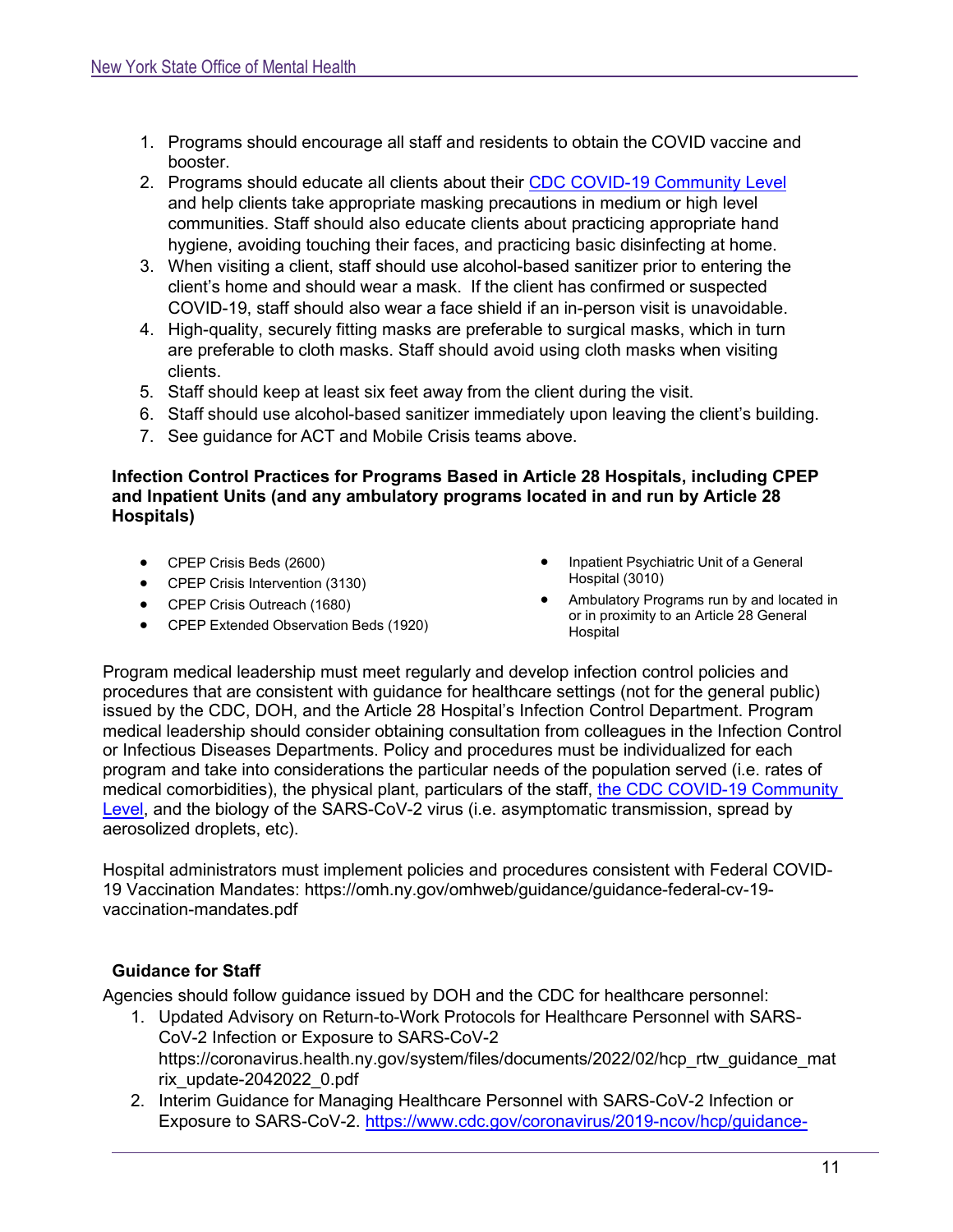### [risk-assesment-hcp.html](https://www.cdc.gov/coronavirus/2019-ncov/hcp/guidance-risk-assesment-hcp.html)

- 3. Strategies to Mitigate Healthcare Personnel Staffing Shortages. <https://www.cdc.gov/coronavirus/2019-ncov/hcp/mitigating-staff-shortages.html>
- 4. High-quality, securely fitting masks are preferable to surgical masks, which in turn are preferable to cloth masks. Staff may need to be advised that facial hair or large piercings/jewelry may prevent tight seal to form and negate benefit of high-quality masks. Staff should avoid wearing cloth masks.

## <span id="page-12-0"></span>**Guidance on Non-Emergent Transportation**

- 1. When transporting clients in a vehicle, all individuals must wear a mask.
- 2. High-quality, securely fitting masks are preferable to surgical masks, which in turn are preferable to cloth masks.
- 3. Whenever possible, have no more than two individuals, including the driver, in a sedan or three individuals in a van.
- 4. If client or staff is in any way immunocompromised (chemotherapy, AIDS, other), do not have more than two people in vehicle and all must wear masks.
- 5. To maximize safe air circulation, client should sit directly behind the driver. Open the driver's window (front left) and the rear window opposite the passenger (rear right).
- 6. If using heating or air-conditioning, NEVER use the recirculation setting. Always have air come into vehicle from outside.
- 7. Disinfect all high contact inside surfaces after every trip, in front and rear seats. Ensure hand sanitizer is available in vehicle for staff and client use.
- 8. Staff who have COVID-19 must isolate away from work until isolation period ends. These individuals should never be in a vehicle with clients.
- 9. If a client has COVID-19 and needs transportation, both staff and client must wear masks, no more than two people should be in vehicle, ensure windows are open as described above, if possible, use a van to maximize distance between client and staff.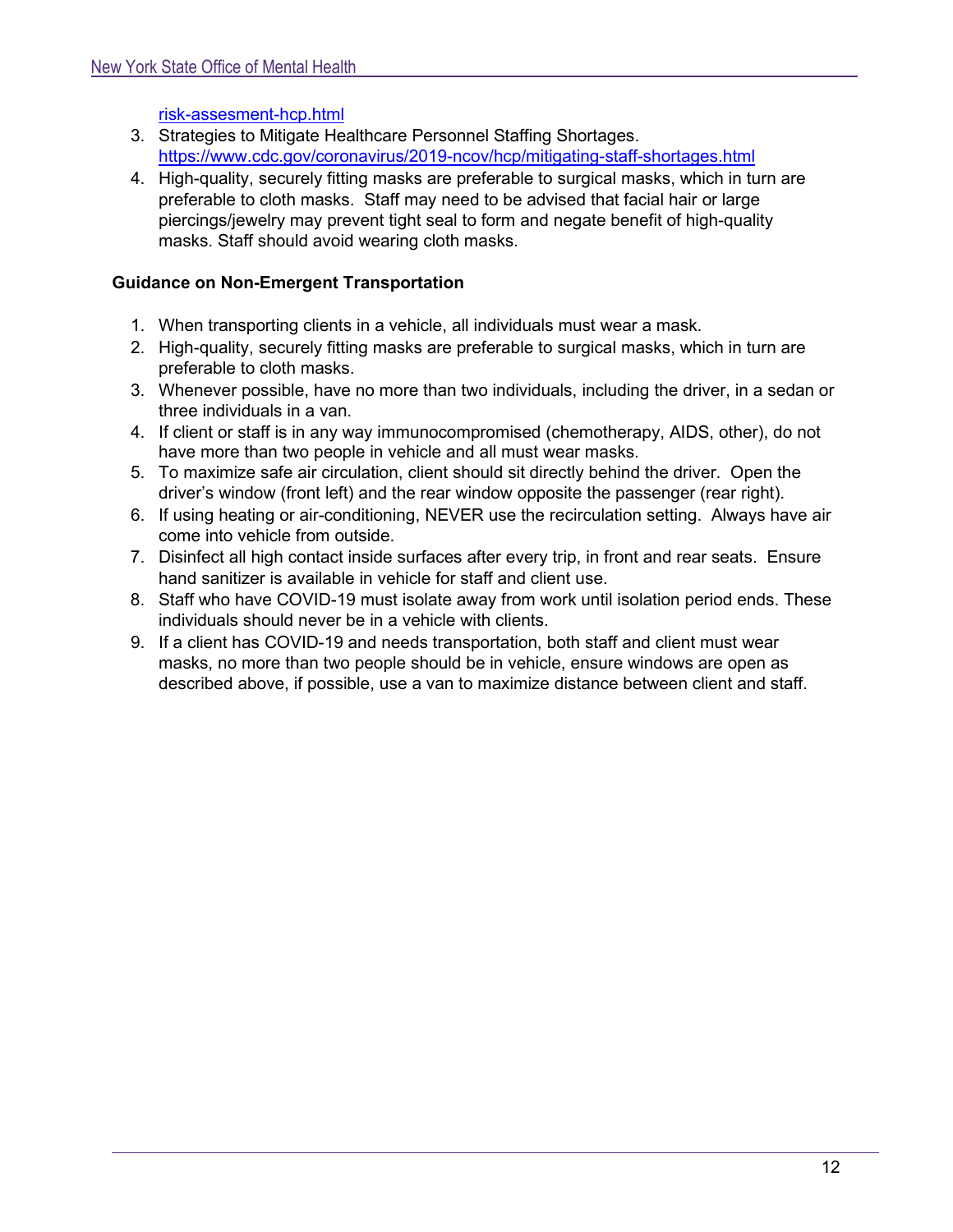# <span id="page-13-0"></span>**Appendix A: Vaccine Guidance Table**

**To use:** Starting with the Age Range column, select the appropriate age group for the individual. Move right to the Immunocompromised column to select their immunocompromised status (Yes or No). Move to the Primary Vaccine Manufacturer column and select the manufacturer of their primary vaccinations if they have already been vaccinated, or, if they are unvaccinated, to see which vaccines are appropriate. Follow the remaining columns to determine eligibility for any additional doses of COVID-19 vaccines.

| Age             | Immuno-<br>compromised | <b>Primary Vaccination</b><br>Manufacturer                                   | <b>Additional Dose</b><br><b>Options</b> (if<br>Immuno-<br>compromised) | <b>Booster</b><br><b>Options</b>                          | Max.<br>total<br>doses |
|-----------------|------------------------|------------------------------------------------------------------------------|-------------------------------------------------------------------------|-----------------------------------------------------------|------------------------|
| $5-$<br>$11*$   | Y                      | Pfizer pediatric<br>formulation (only<br>option) $-2$ doses 21<br>days apart | N/A                                                                     | N/A                                                       | $\overline{2}$         |
| $5-$<br>$11*$   | N                      | Pfizer pediatric<br>formulation (only<br>option) $-2$ doses 21<br>days apart | N/A                                                                     | N/A                                                       | $\overline{2}$         |
| $12-$<br>15     | Y                      | Pfizer (only option) $-$<br>2 doses 21 days apart                            | Pfizer only $-28$ days<br>after 2 <sup>nd</sup> dose                    | $Pfizer - 5mos$<br>after 3 <sup>rd</sup> dose             | 4                      |
| $\frac{12}{15}$ | ${\bf N}$              | Pfizer (only option) $-$<br>2 doses 21 days apart                            | N/A                                                                     | $Pfizer - 5mos$<br>after 2 <sup>nd</sup> dose             | $\overline{3}$         |
| $16-$<br>17     | N                      | Pfizer (only option) $-$<br>2 doses 21 days apart                            | N/A                                                                     | $Pfizer - 5mos$<br>after 2 <sup>nd</sup> dose             | 3                      |
| $16-$<br>17     | Y                      | Pfizer (only option) $-$<br>2 doses 21 days apart                            | Pfizer only $-28$ days<br>after 2 <sup>nd</sup> dose                    | $Pfizer - 5mos$<br>after 3 <sup>rd</sup> dose             | 4                      |
| $18+$           | N                      | $Pfizer - 2$ doses 21<br>days apart                                          | N/A                                                                     | Pfizer, Moderna,<br>$J&J$ – 5mos after<br>$2nd$ dose      | 3                      |
| $18+$           | N                      | $Moderna - 2$ doses 28<br>days apart                                         | N/A                                                                     | Pfizer, Moderna,<br>J&J - 5mos after<br>$2nd$ dose        | 3                      |
| $18+$           | N                      | $J&J$ – one dose                                                             | N/A                                                                     | Pfizer, Moderna,<br>J&J - 2mos after<br>$1^{\rm st}$ shot | $\overline{2}$         |
| $18+$           | Y                      | Pfizer-2 doses 21<br>days apart                                              | Pfizer or Moderna-<br>28 days after $2nd$ dose                          | Pfizer, Moderna,<br>$J&J$ – 5mos after<br>$3rd$ dose      | $\overline{4}$         |
| $18+$           | Y                      | Moderna $-2$ doses 28<br>days apart                                          | Pfizer or Moderna -<br>28 days after $2nd$ dose                         | Pfizer, Moderna,<br>$J&J$ – 5mos after<br>$3rd$ dose      | 4                      |
| $18+$           | Y                      | $J&J$ – one dose                                                             | N/A                                                                     | Pfizer, Moderna,<br>$J&J$ – 2mos after<br>1st shot        | 2                      |